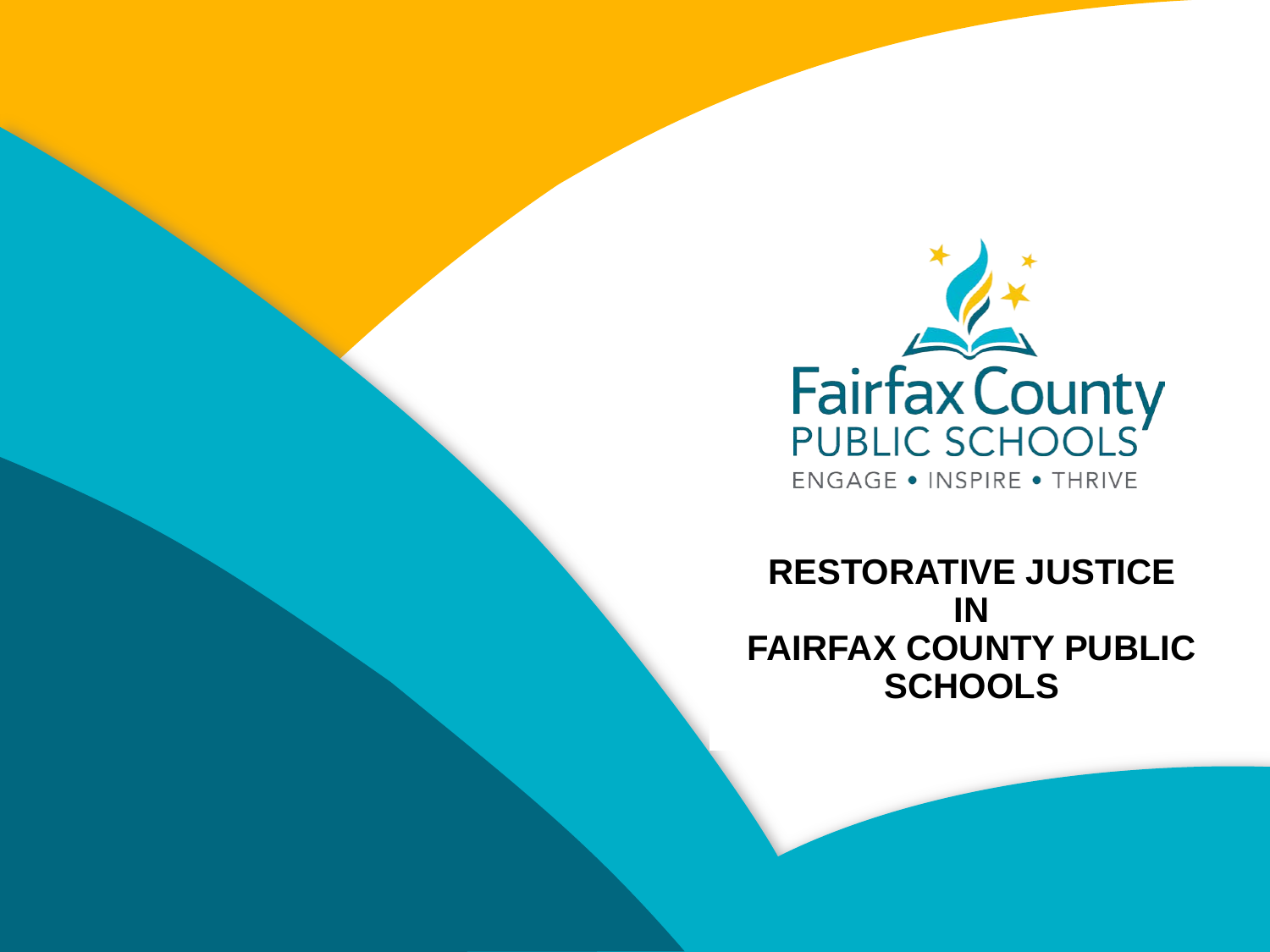

www.fcps.edu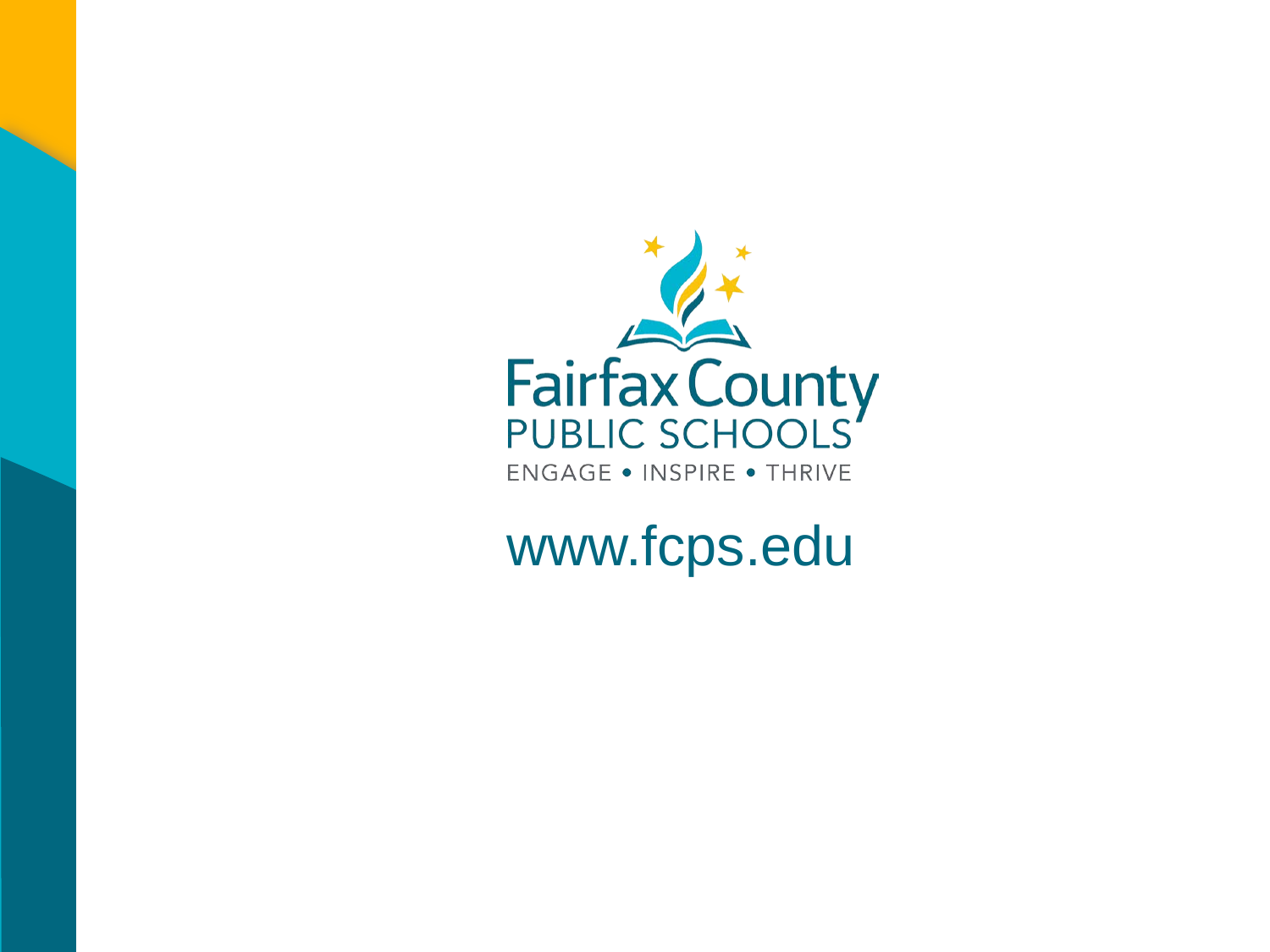**Stefan Mascoll Coordinator, Student Safety and Wellness Office [smascoll@fcps.edu](mailto:smascoll@fcps.edu)**

**Vickie Shoap Restorative Justice Specialist II [vrshoap@fcps.edu](mailto:vrshoap@fcps.edu) 571-423-4278**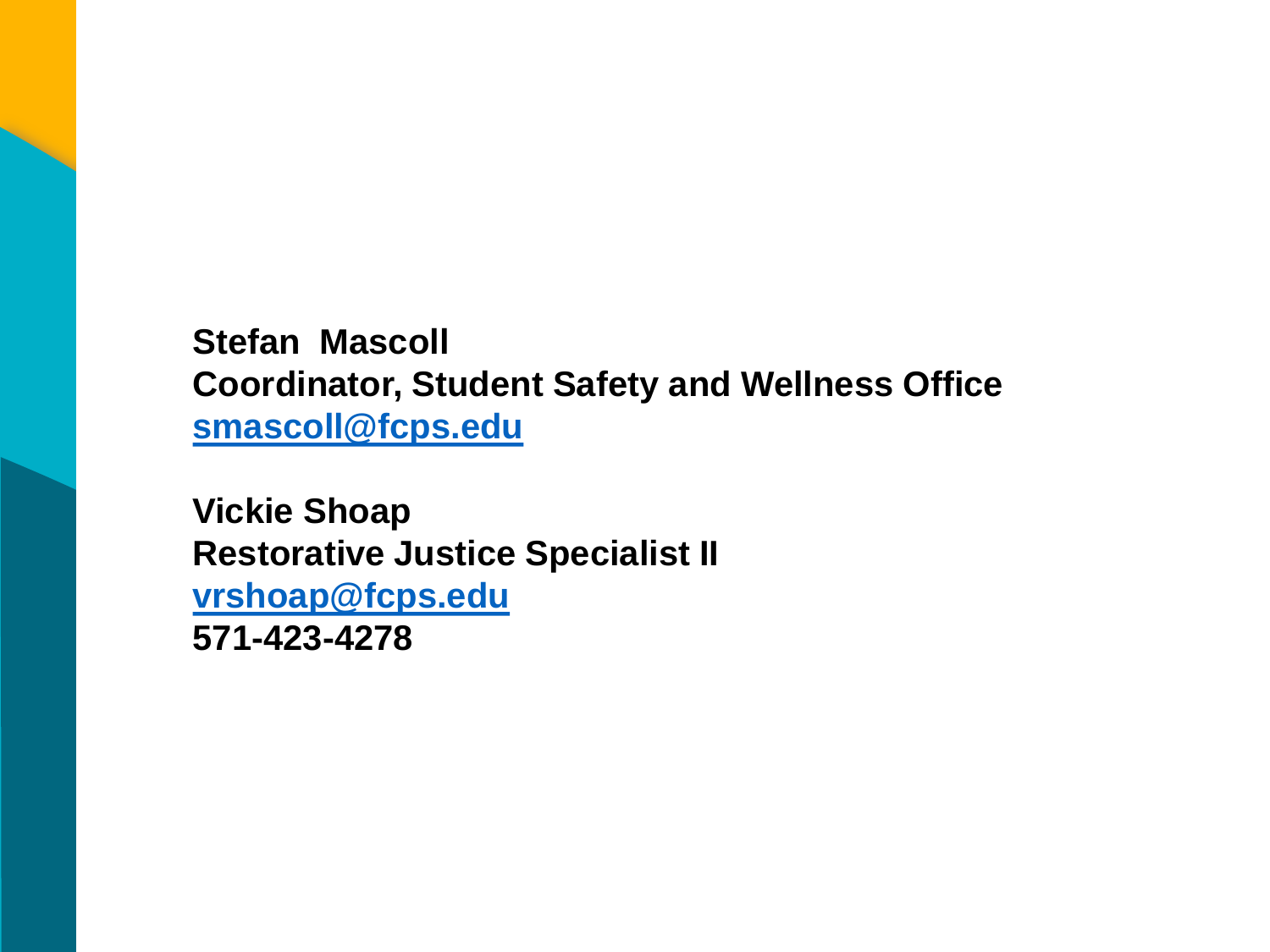## **Presentation Objectives**

Discuss discipline options that reflect a shift from traditional to restorative responses

Overview of the restorative justice implementation in **FCPS** 

Present information on reducing the number of juveniles entering the justice system through school discipline

ICCASSANT challenges of RJ Discuss successes and implementation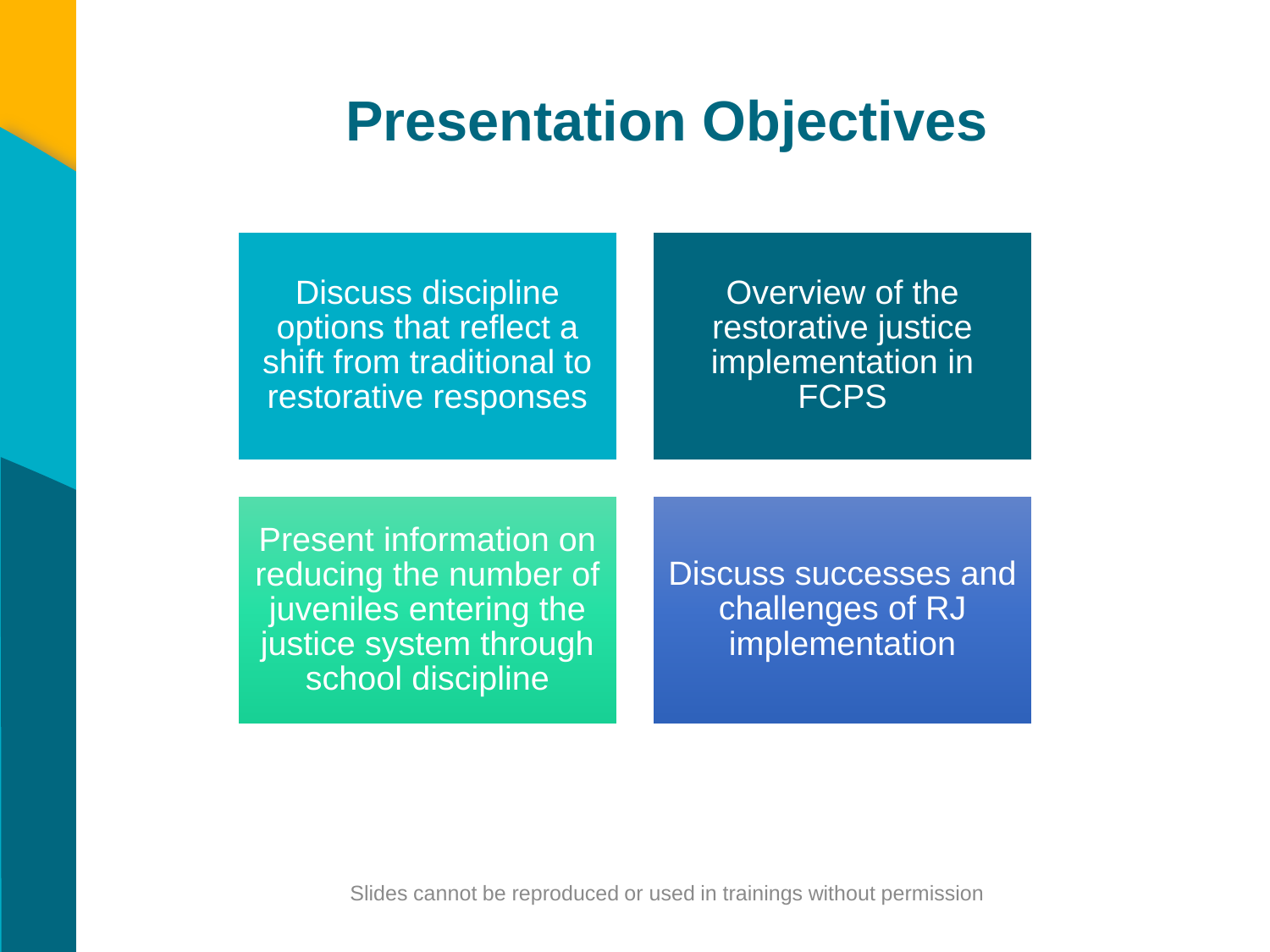#### **Myths of Restorative Justice Practice**

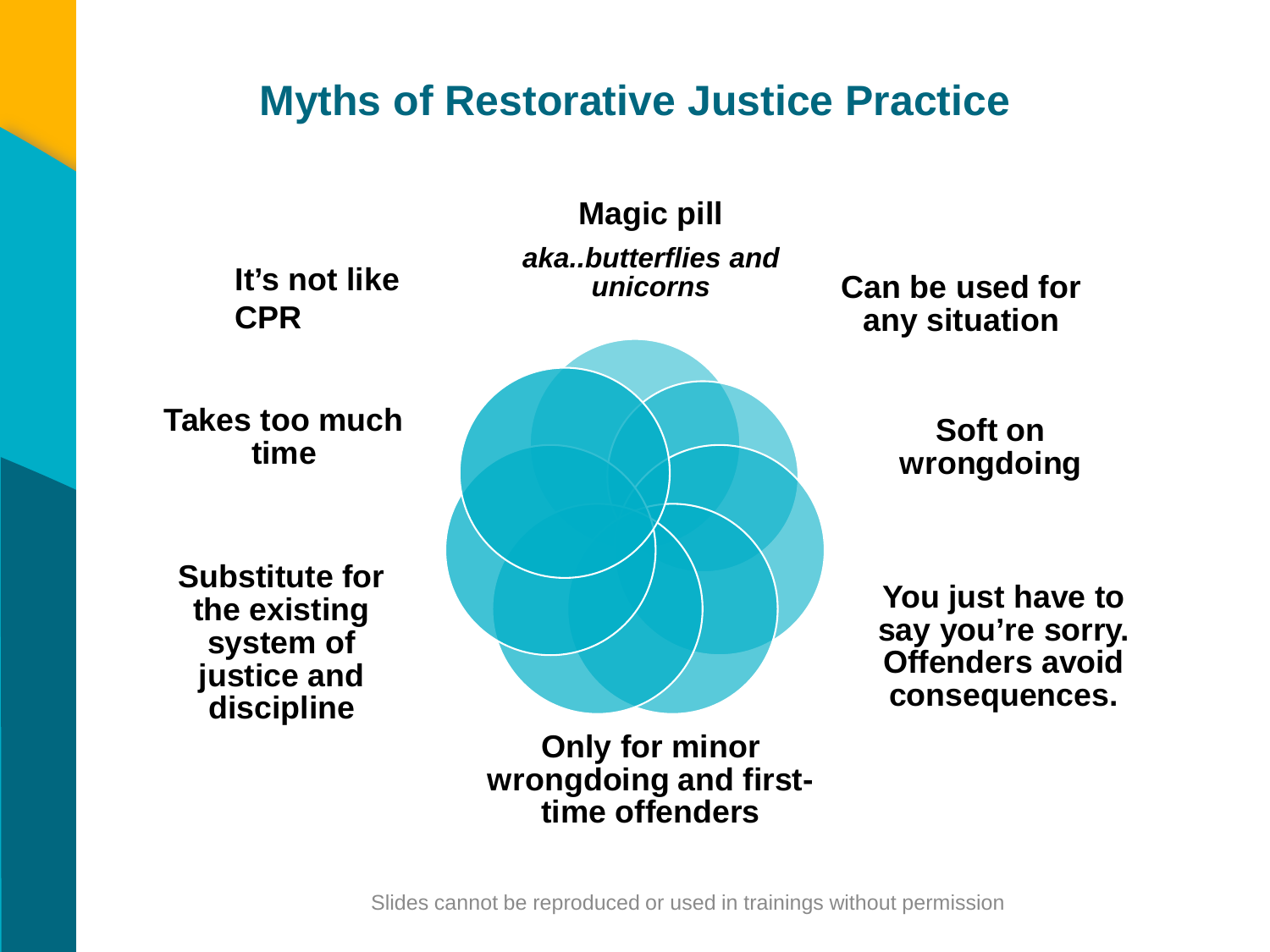### **Restorative Justice is… a** *philosophy* **based on a set of principles for responding to harm and wrongdoing**





and Resilient Individual





**Global Citizen** 



Creative and **Critical Thinker** 

- **Deep listening, reflection and personal communication skills are modeled and taught through direct engagement.**
- **The basic premise of RJ is that strong relationships with adults and other students are fundamental to learning and resilience.** 
	- involve and engage people in decisions that affect their<br>lives • **An RJ process is a collaborative process that seeks to lives.**
- **The circle process teaches social-emotional skills such as empathy, compassion and cultural awareness.**
- **RJ is primarily a structured and reflective problemsolving process.**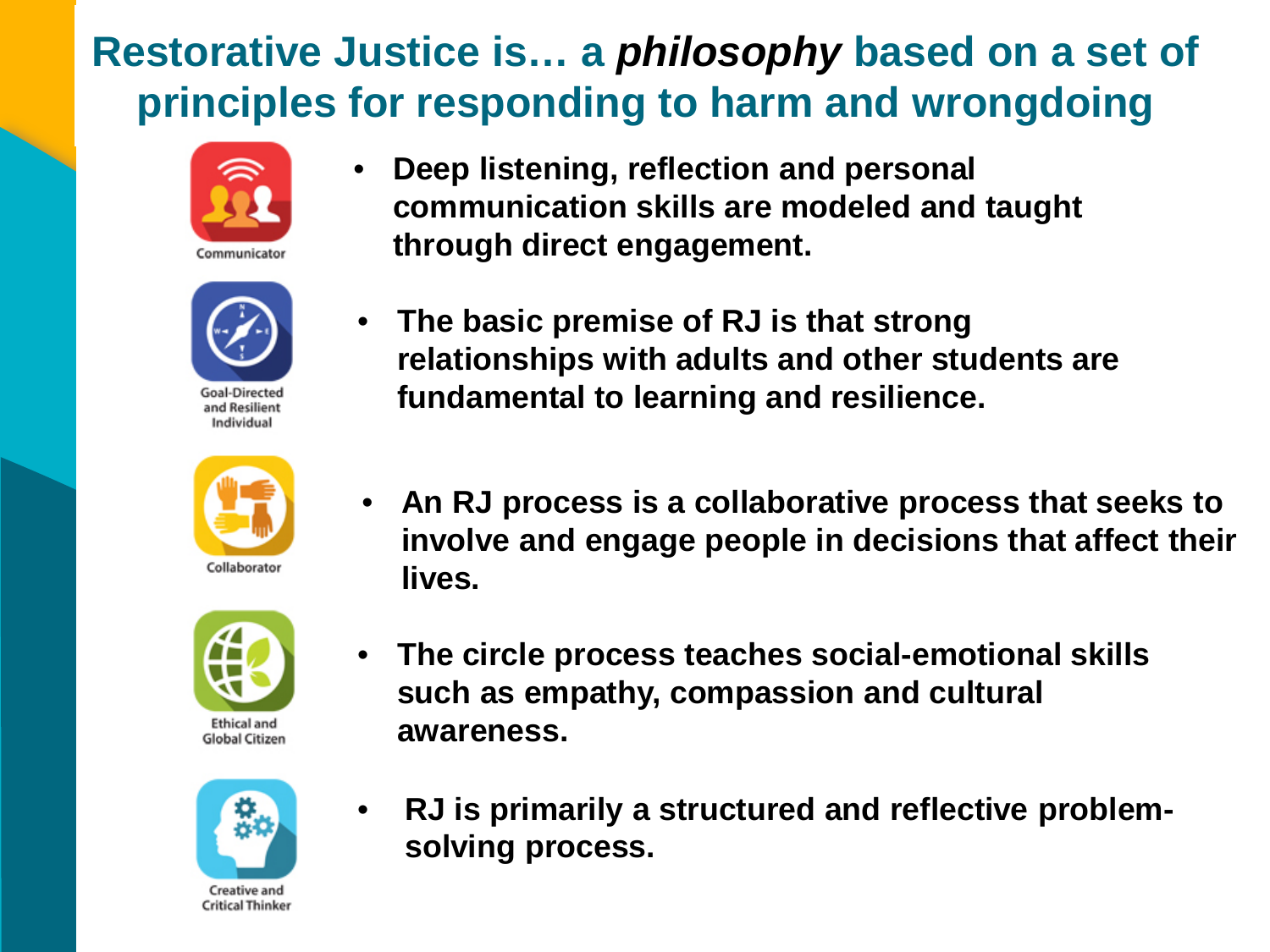**Principles of Restorative Justice on which all applications in FCPS are based**

Focus on the harms of wrongdoing more than on the rule or law that has been broken.

Empower victims and show equal concern for their needs in the discipline process.

Support students who have harmed others while encouraging them to take personal responsibility for their actions and understand, accept and carry out their obligations.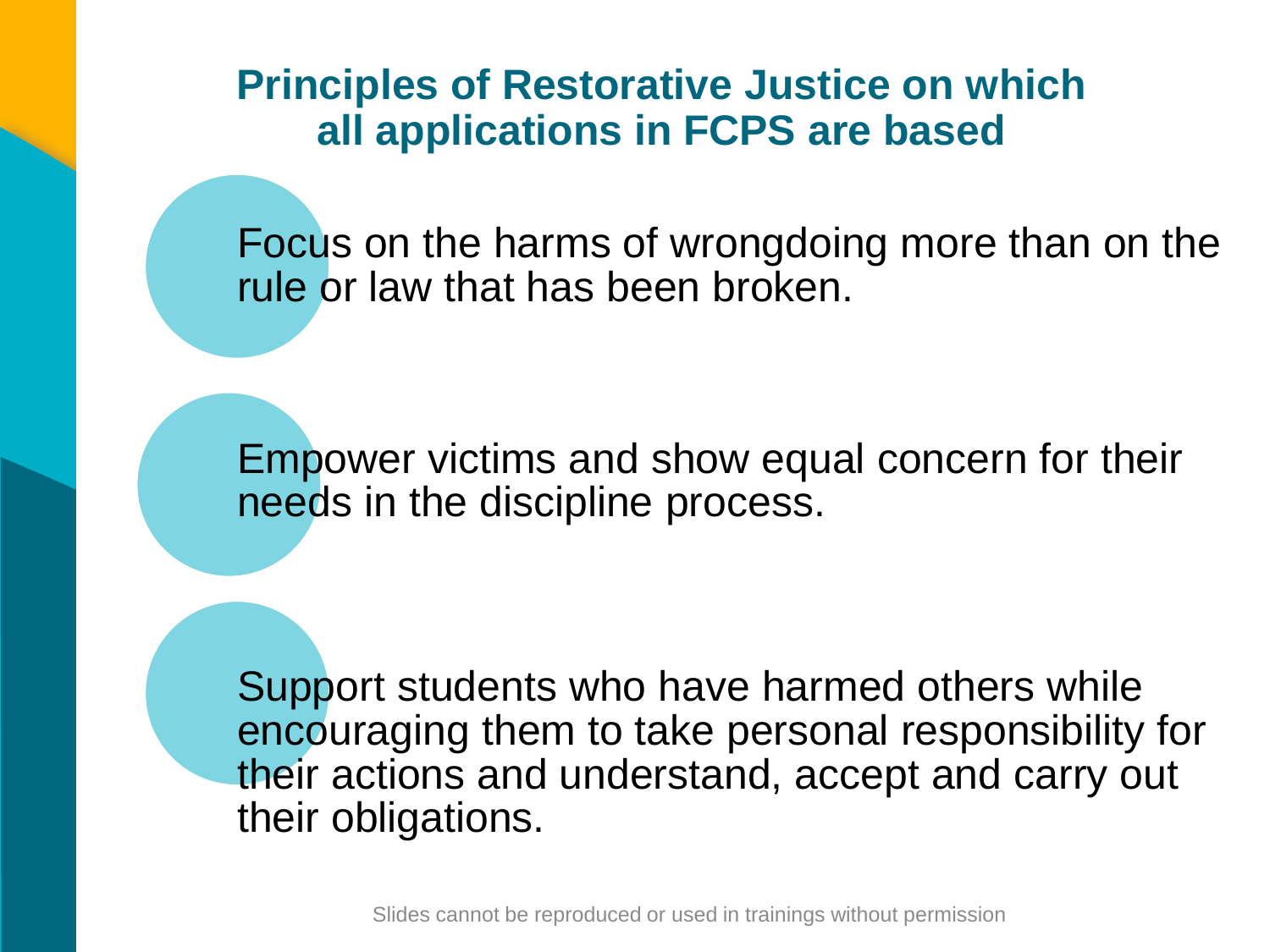#### **Principles of Restorative Justice (cont.)**

Provide opportunities for dialogue between students who have harmed others and those most affected by the wrongdoing. *Participation is always voluntary.*

Involve and empower the affected community through the process of justice.

egralion, rather than<br>... Encourage collaboration and reintegration, rather than punishment and isolation.

Show respect to all parties involved in wrongdoing and involve all equally.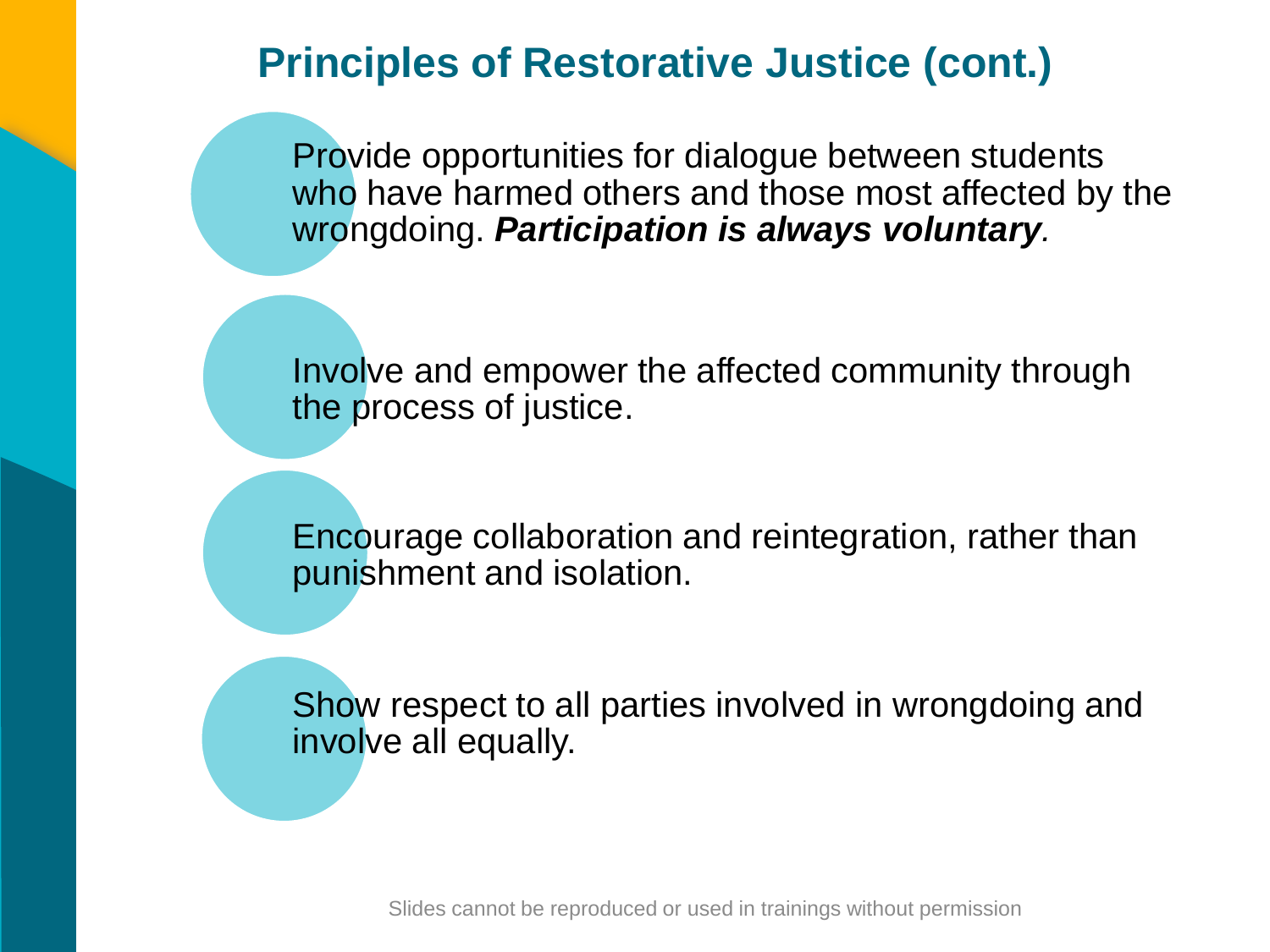#### **Restorative Practices and Restorative Justice**

Restorative practices are skills often utilized in formal restorative justice processes that may also be used in classrooms to build relationships, create connections and prevent harm and violence before they occur.

Restorative justice is a formal victim-centered process for responding to harm and wrongdoing.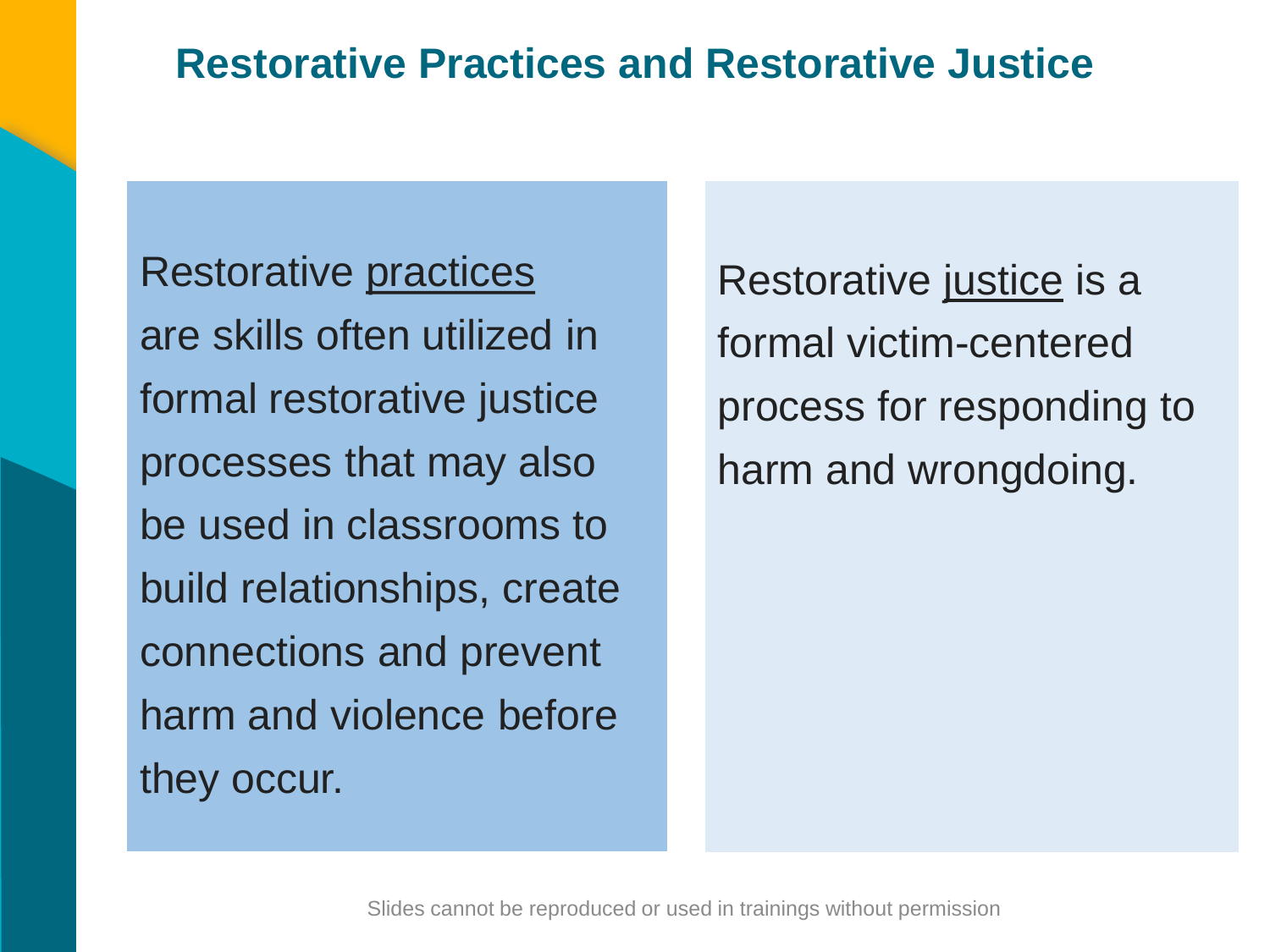#### **Restorative Discipline Paradigm Comparison**

#### **Traditional**

- $\Box$  Offensive behavior means breaking the rules.
- **Q** Administrators determine outcome
- $\Box$  Focus is on offending student
- $\Box$  Can produce defensiveness
- $\Box$  Accountability means 'taking your medicine'

#### **Restorative**

- $\Box$  Offensive behavior means violating people and relationships
- $\Box$  Everyone impacted by incident determines outcome
- CLICK TO EDITOR Focus is on those impacted
- **D** Encourages honesty
- Accountability means taking personal responsibility for actions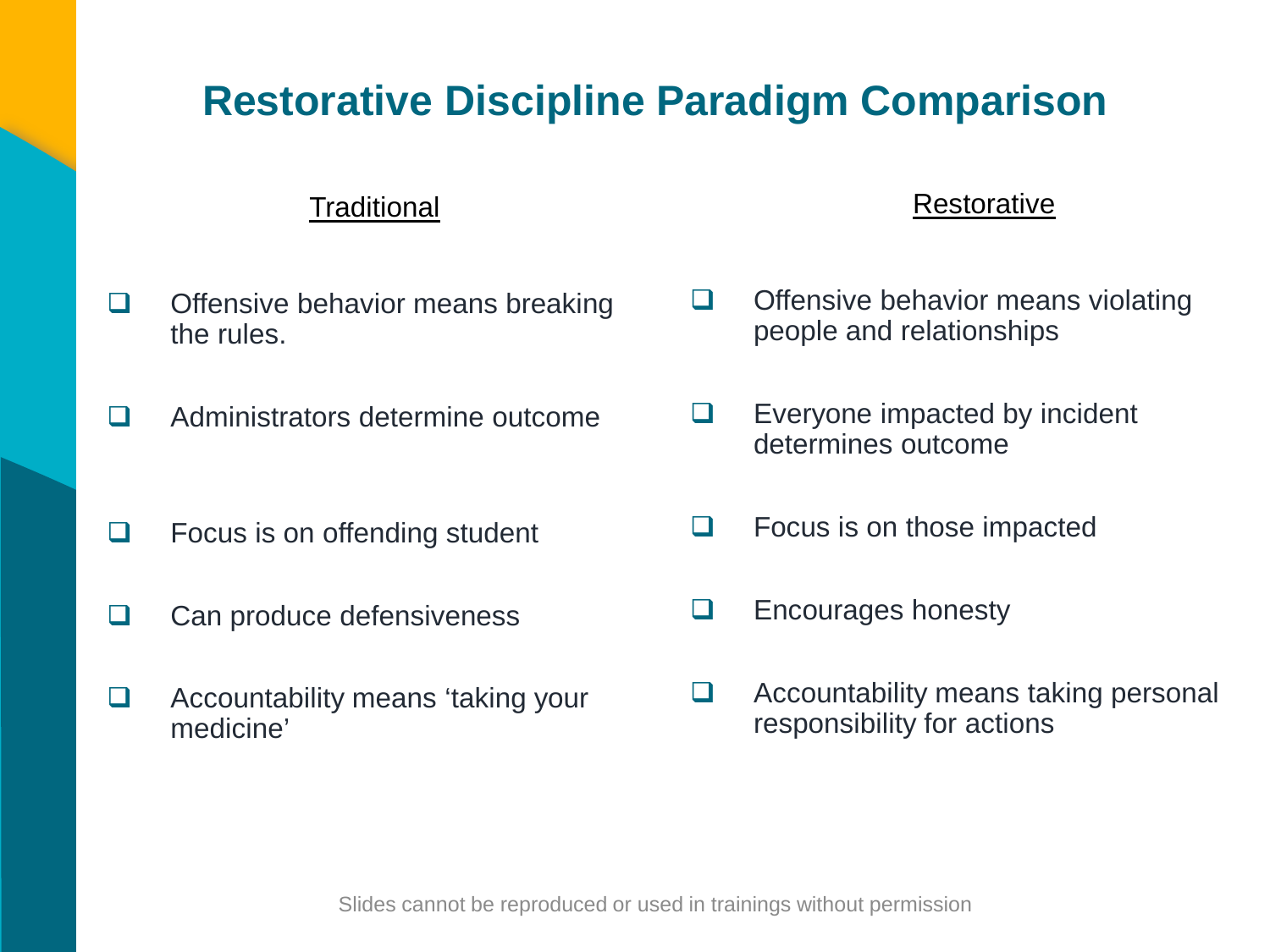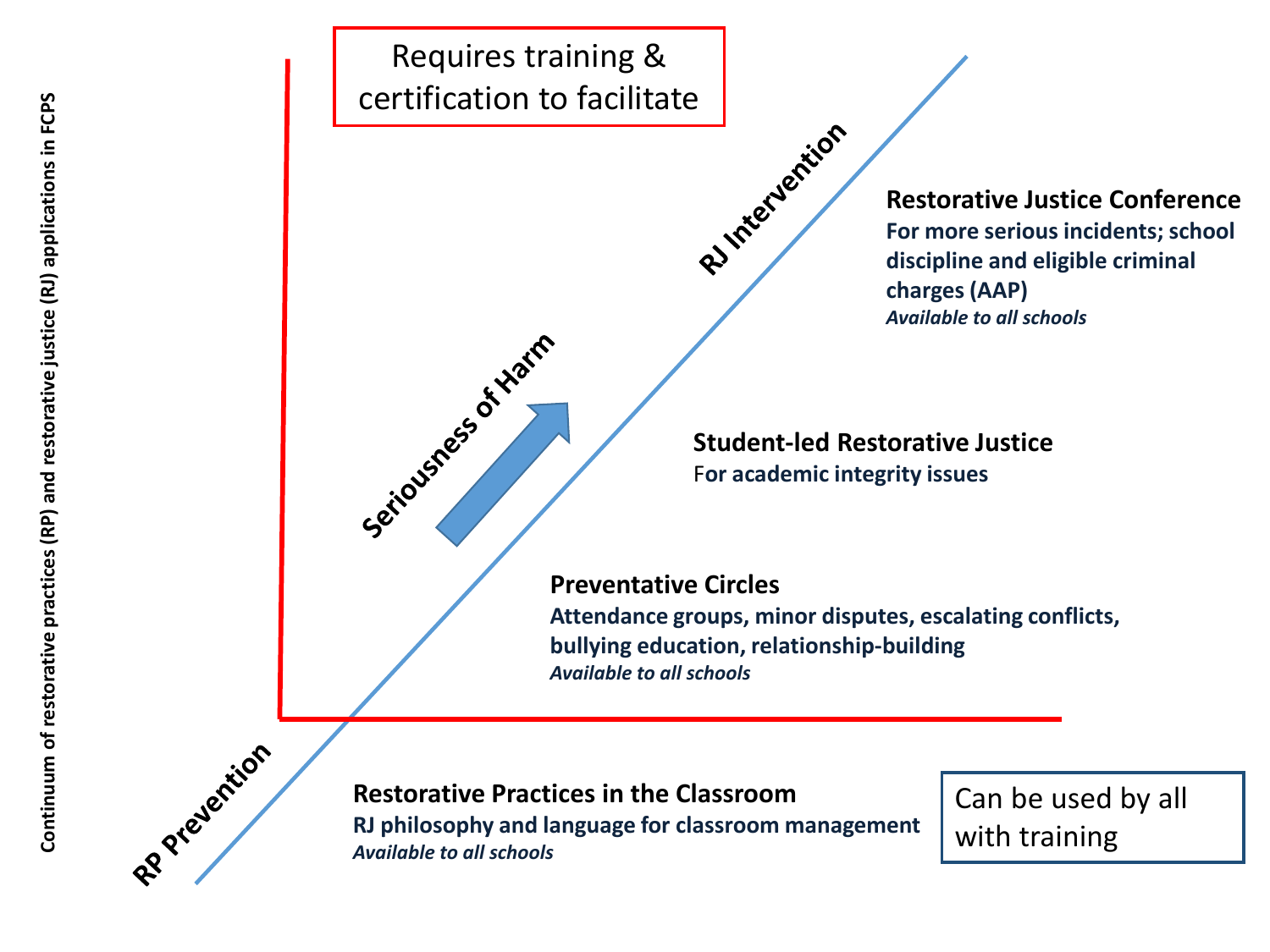# **School Suspension Facts**

*(US Dept. of Education, US Dept. of Justice 2012)* 

In the past two decades school discipline policies like 'zero tolerance' have significantly increased the incarceration rates of youth in the US.

*Repeat suspensions* in middle school *triple* the probability of later involvement with the *justice system.* 

One suspension reduces a students trajectory toward graduation by 20%.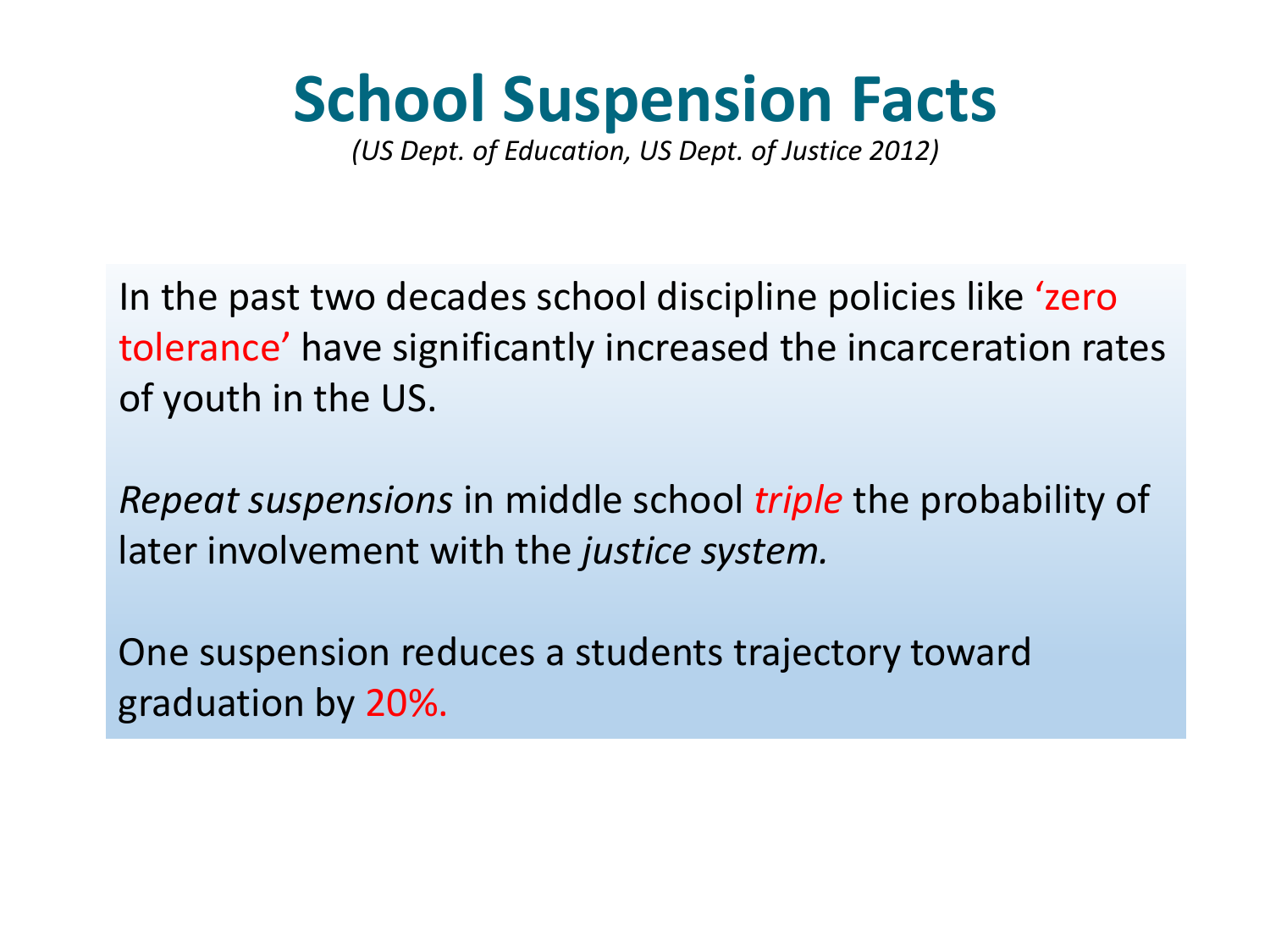## **School Discipline Data**

**94% of youth who participated in an RJ conference did not have a second violation of the SR&R (FCPS discipline code) within one year.**

- $\mathbf{C}$ • **1086 offenders participated in Restorative Justice circles for discipline response**
- **65 offenders (6%) reoffended within similar SIS categories within the first year**
- **48% of reoffending students were special education students**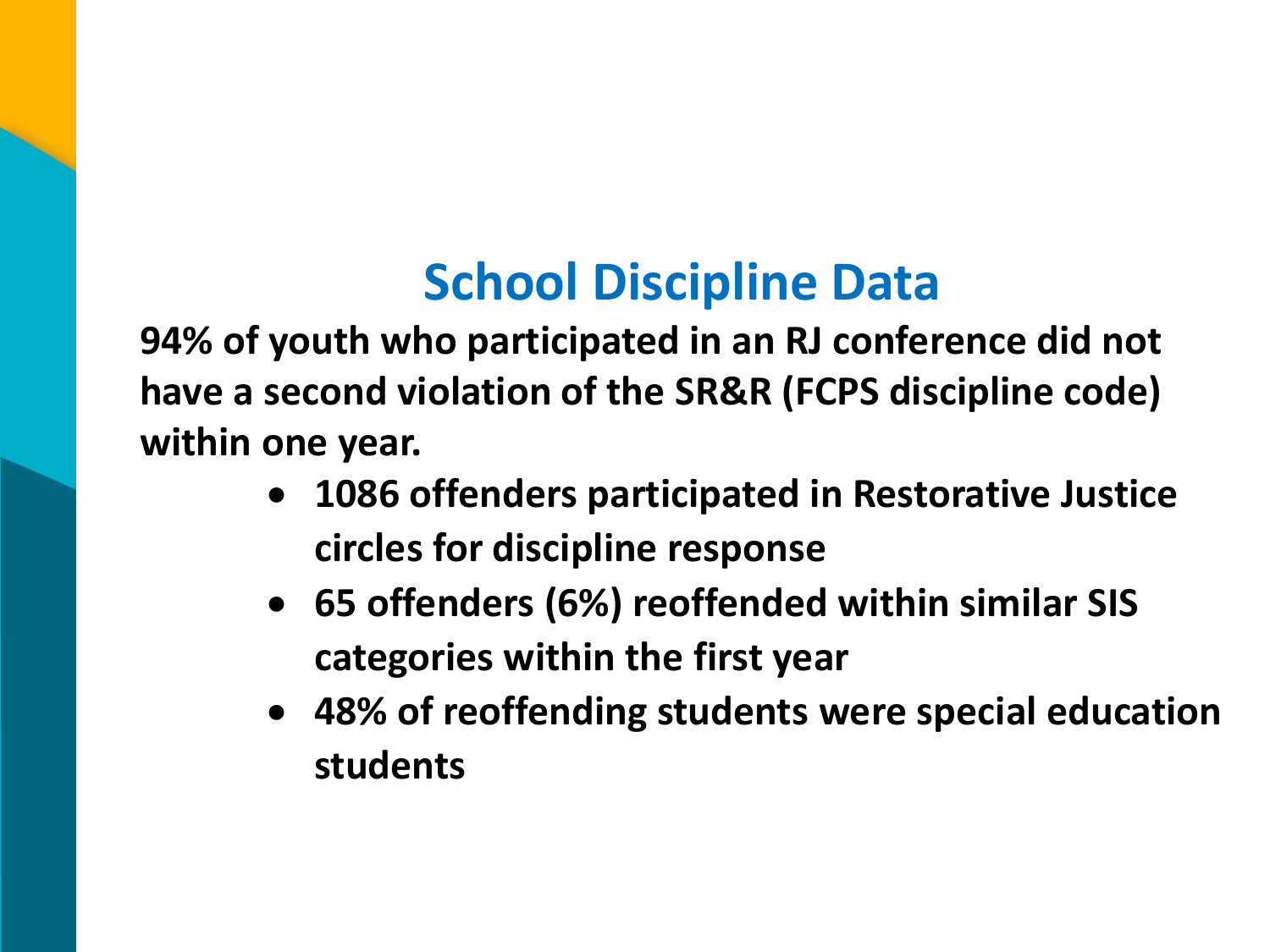#### **Collateral Consequences of Early Court Involvement**



**Families can be evicted from public housing if a child has a criminal charge pending** 

**Most job applications require reporting any juvenile criminal CHARGES**



**College applications require reporting of any juvenile delinquency CHARGES**  **Court hearings and all records are public for felonies if the offender is age 14 or older**

**CLIC** Students may be placed in alternative<br>
education if convicted **placed in alternative of a felony, regardless of their academic achievement**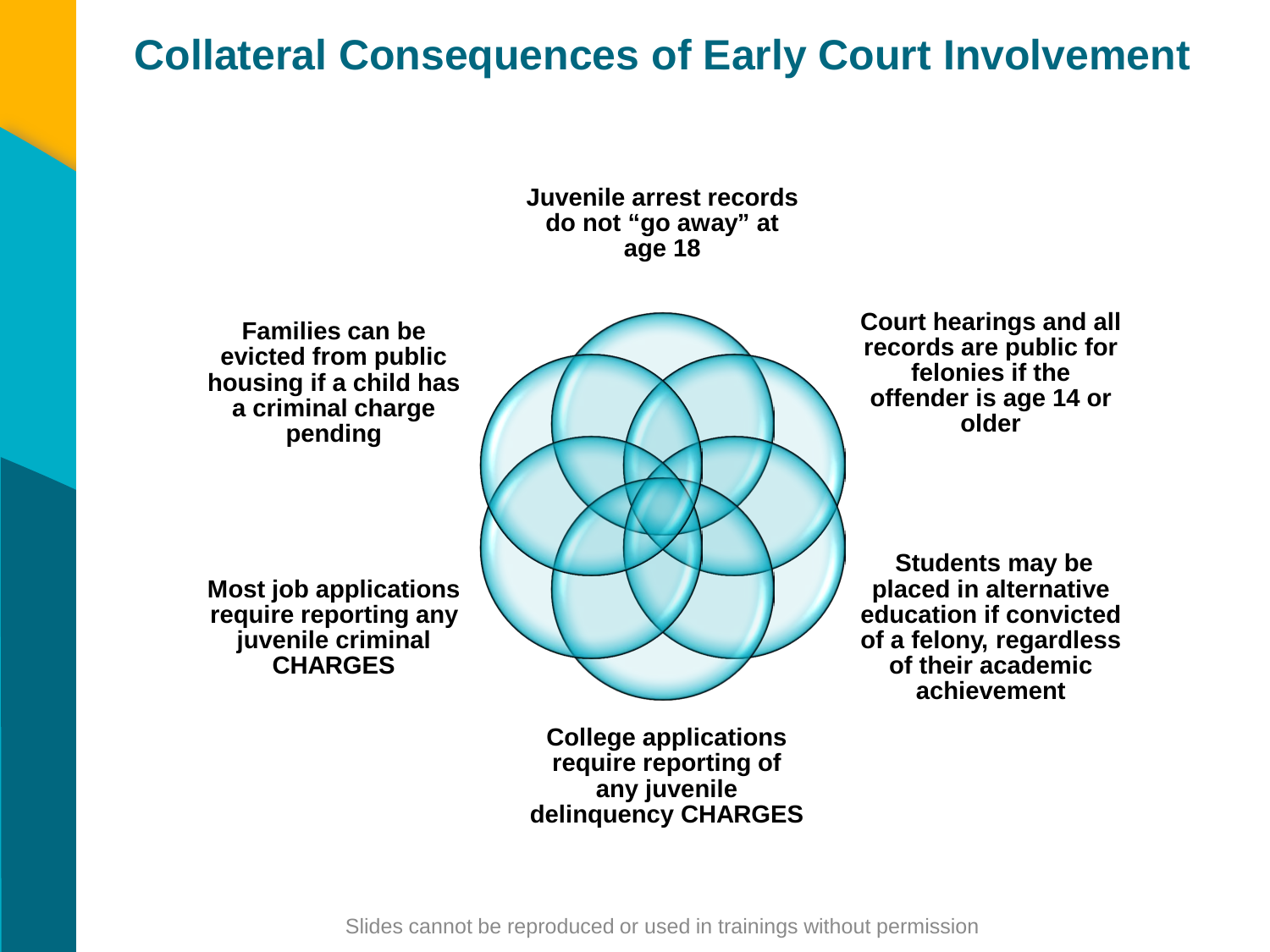## **Alternative Accountability Program-AAP**

**The mission is to reduce the number of juvenile arrests in Fairfax County and Fairfax City Public Schools and community.**

**SROs and Patrol Officers refer cases to the AAP for Restorative Justice as an alternative to filing a criminal complaint against a juvenile.** 

**Participating Agencies:**

- $hv$  the  $FCPS$  R.I.  $\frac{1}{2}$  and  $\frac{1}{2}$  and  $\frac{1}{2}$  and  $\frac{1}{2}$  and  $\frac{1}{2}$  and  $\frac{1}{2}$  and  $\frac{1}{2}$  and  $\frac{1}{2}$  and  $\frac{1}{2}$  and  $\frac{1}{2}$  and  $\frac{1}{2}$  and  $\frac{1}{2}$  and  $\frac{1}{2}$  and  $\frac{1}{2}$  and  $\frac{1}{2}$  and  $\frac{1}{2}$  a • **FCPS (referrals are facilitated by the FCPS RJ team)**
- **Fairfax County Police , Fairfax City Police**
- **Fairfax County Juvenile Court**
- **Fairfax County Government-Neighborhood and Community Services**
- **NVMS-Northern Virginia Mediation Services**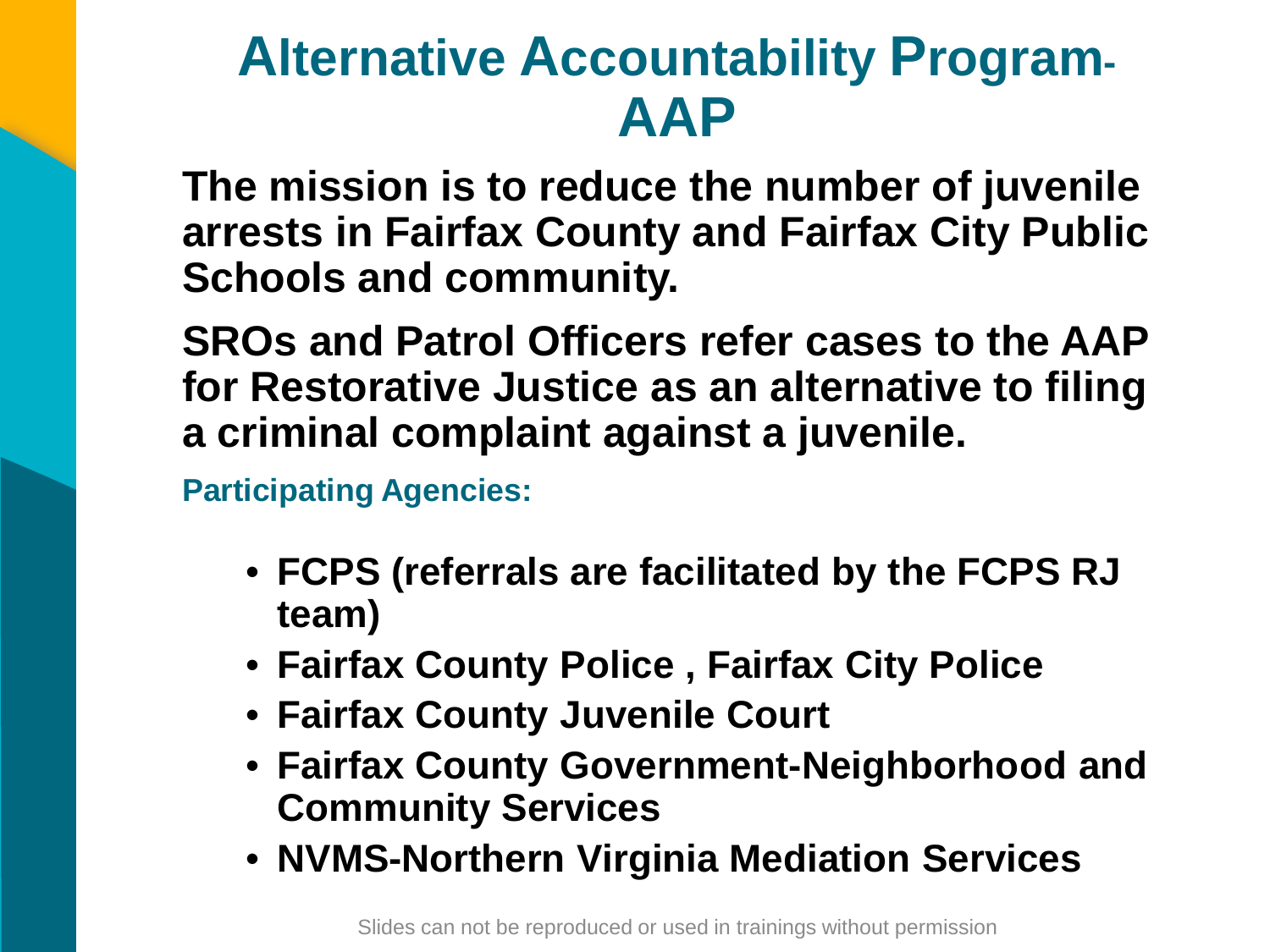### **Alternative Accountability Program (AAP) SRO/Police Diversion**

**98% of youth who participated in an RJ conference did not have a second criminal violation within one year.**

- **Justice by SROs and FCPS Police from** July 2014-December 2016. Over 80% were • **189 offenders were diverted to Restorative referred by SRO's.**
- **4 offenders (2%) reoffended within the first year.**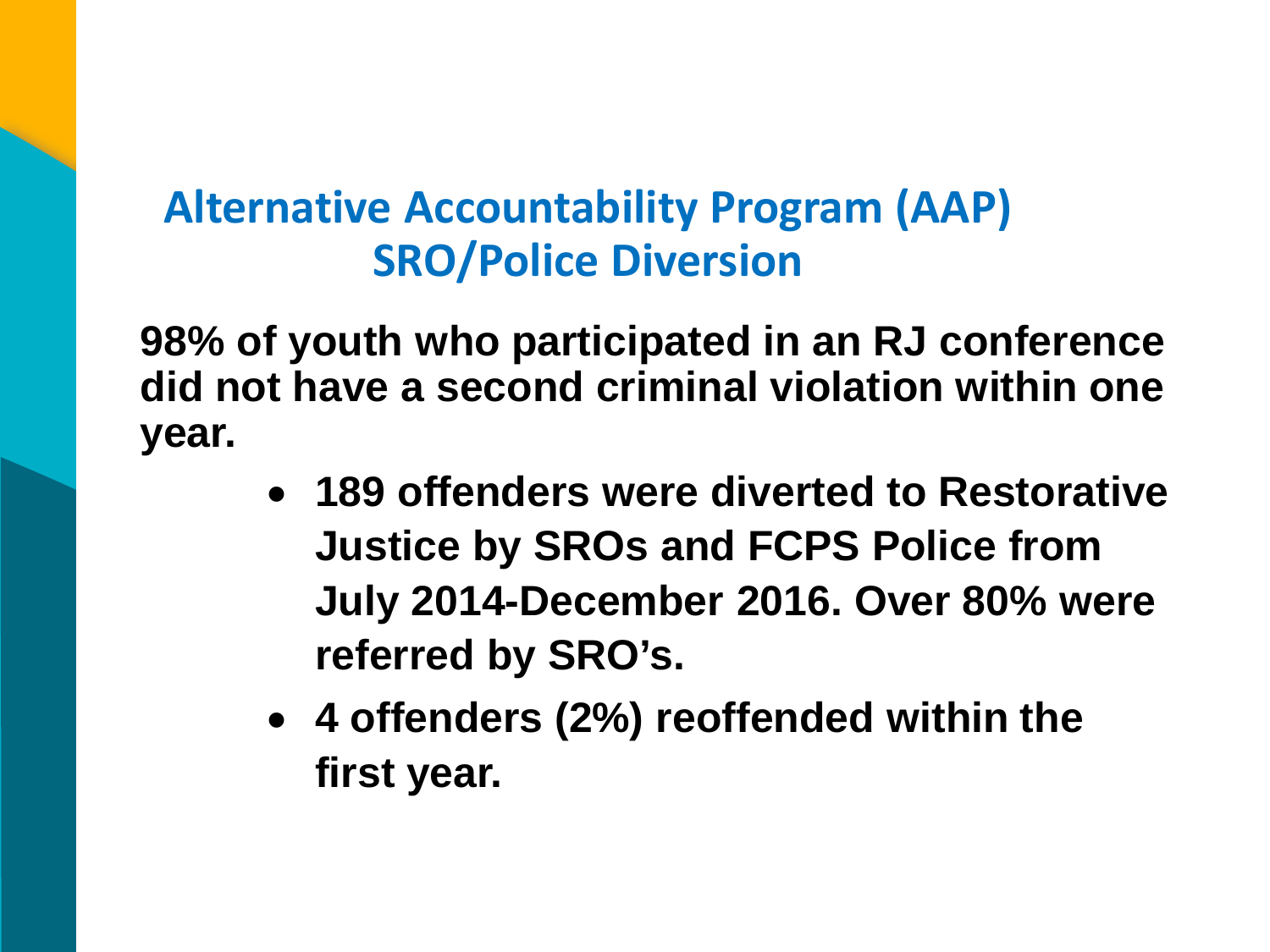## **Implementation Strategies:**

UNICY UV things *with* them rather than *to* **A basic premise of restorative practices is that people are happier and more likely to make positive changes when those in authority do or** *for* **them.**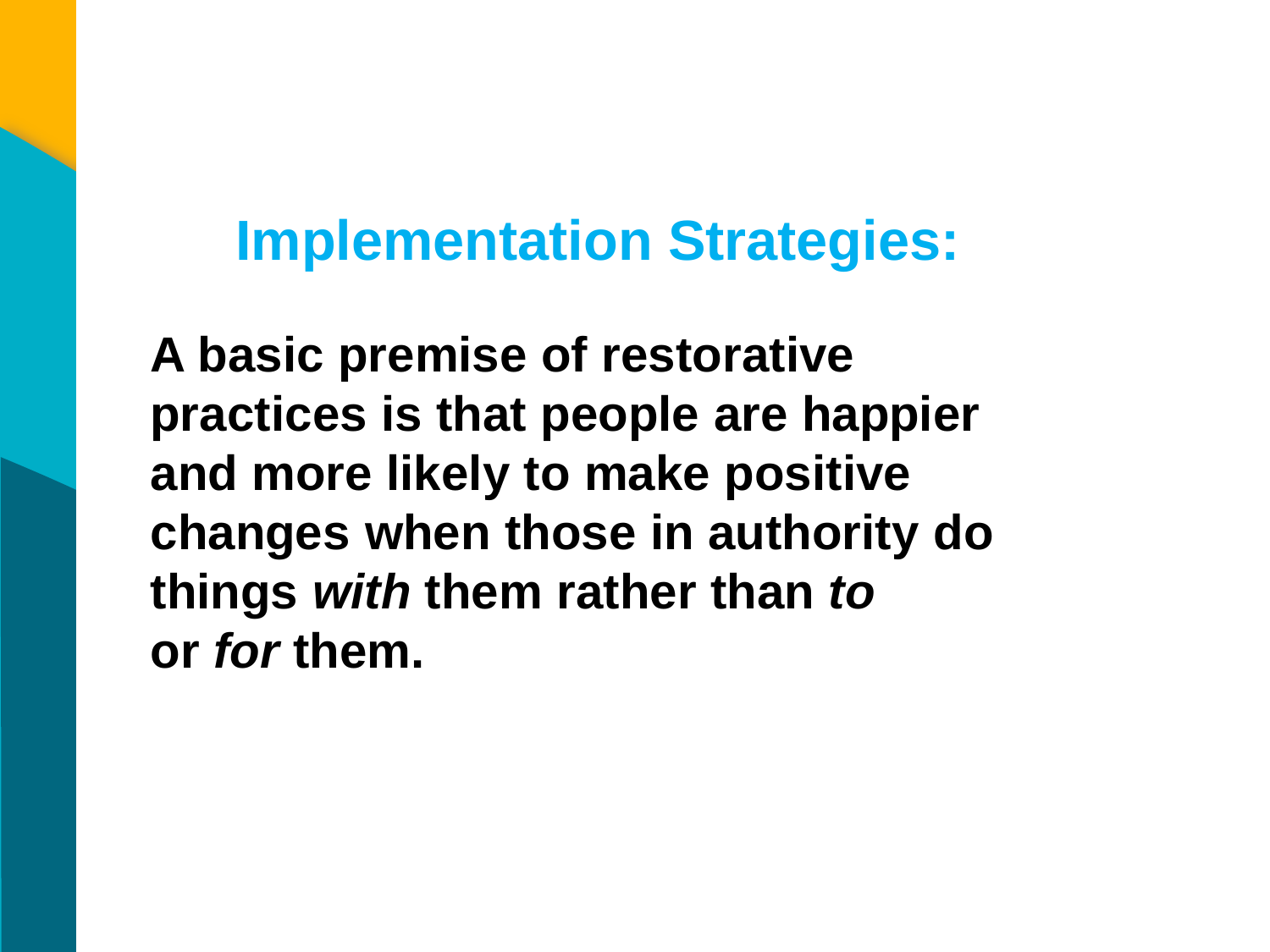## **Implementation Strategies:**

- **Work with schools and administrators that are open to a restorative philosophy.**
- **Training should be voluntary, training staff does not ensure buy-in.**
- CLICK TO EXTENSION TO EXTENSION • **Hire or recruit RJ** *trained* **and** *experienced* **staff member (s) to lead implementation.**
- **Start small to go big. Start pilot projects at select schools.**
- **Create district policy to ensure support and fidelity of practice.**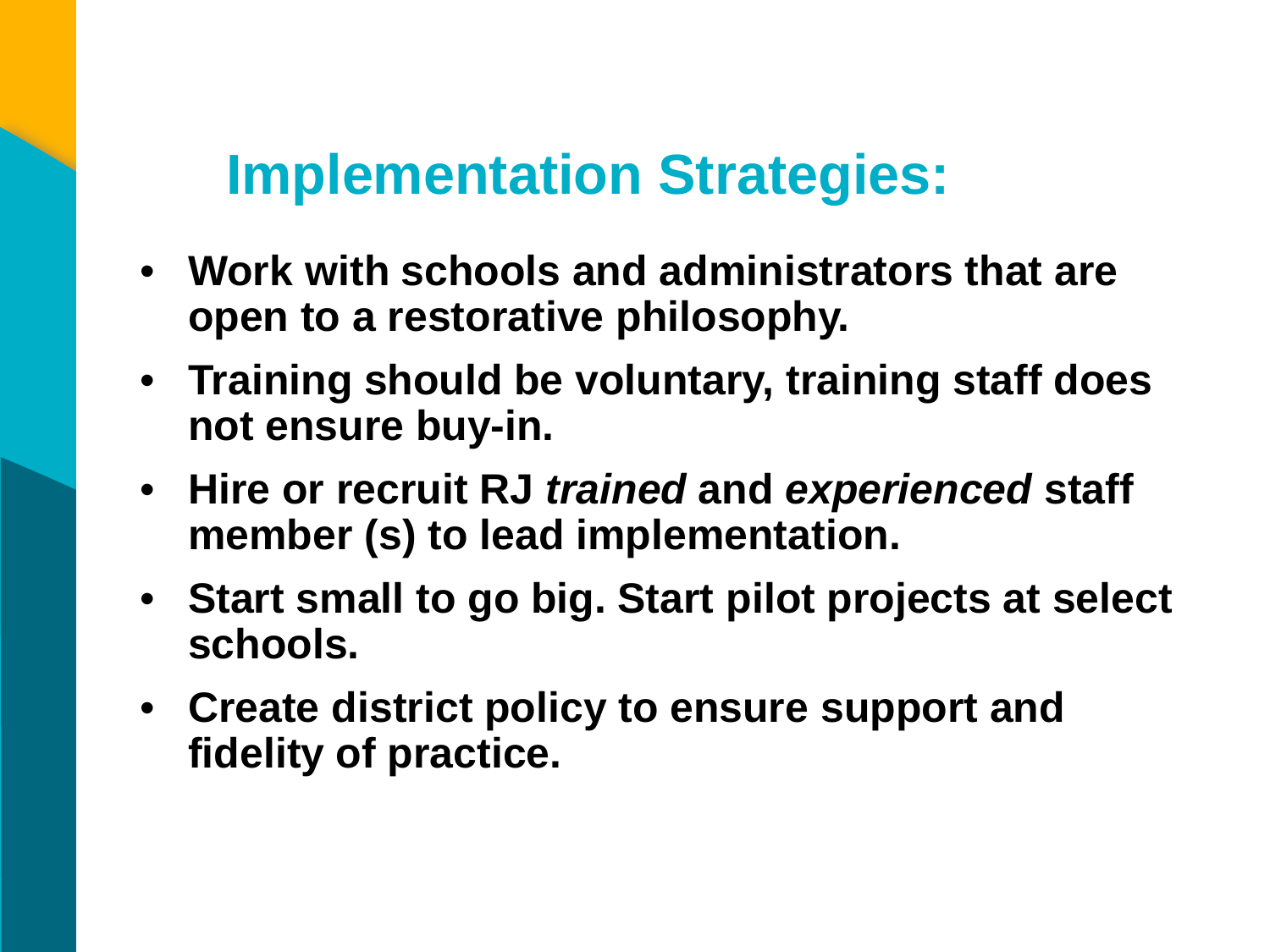## **Implementation Challenges:**

- **Shift in mindset and discipline strategies.**
- **Dispelling the myths of RJ practice.**
- **Funding, adding to work load of busy people.**
- **Gaining the trust of students.**
- $\sum_{i=1}^{n}$ MASTER TITLE STYLE STYLE STYLE STYLE STYLE • **Staff buy-in, teacher resistance (one circle at a time).**
- **Parent and community buy-in.**
- **Fidelity of practice, discouraging punitive measures.**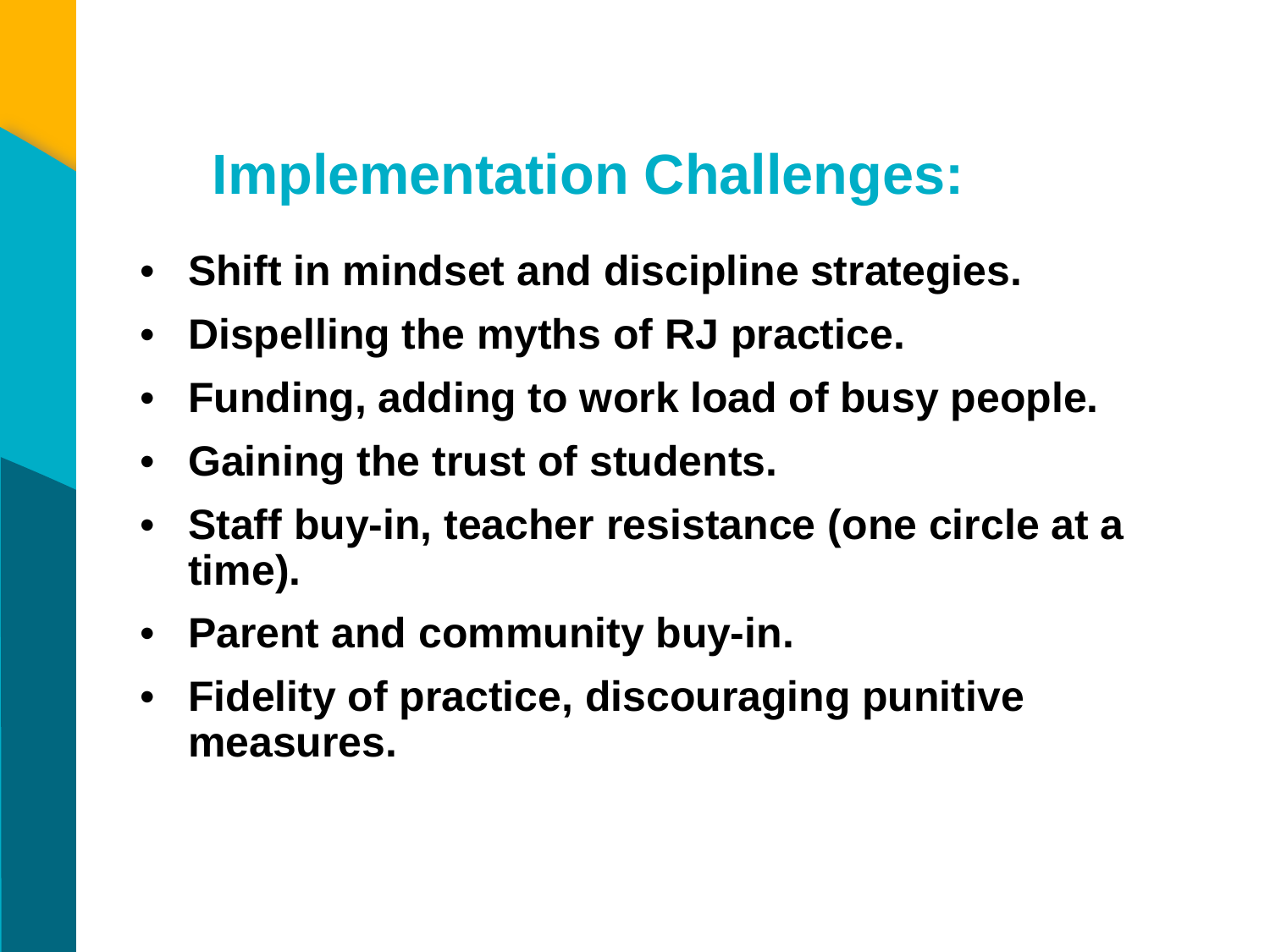## **Outcomes:**

- **Increased social emotional learning K-12.**
- **Conflict resolution education.**
- **Teaches empathy and personal accountability.**
- **Support for students harmed by wrongdoing.**
- caoponoionoi<br>^-• **Low recidivism, reduced repeat suspensions.**
- $\mathbf{S}$ • **Parent involvement in discipline=**
- *increased student academic success.*
- *administration gains parent respect and support as collaborative partner.*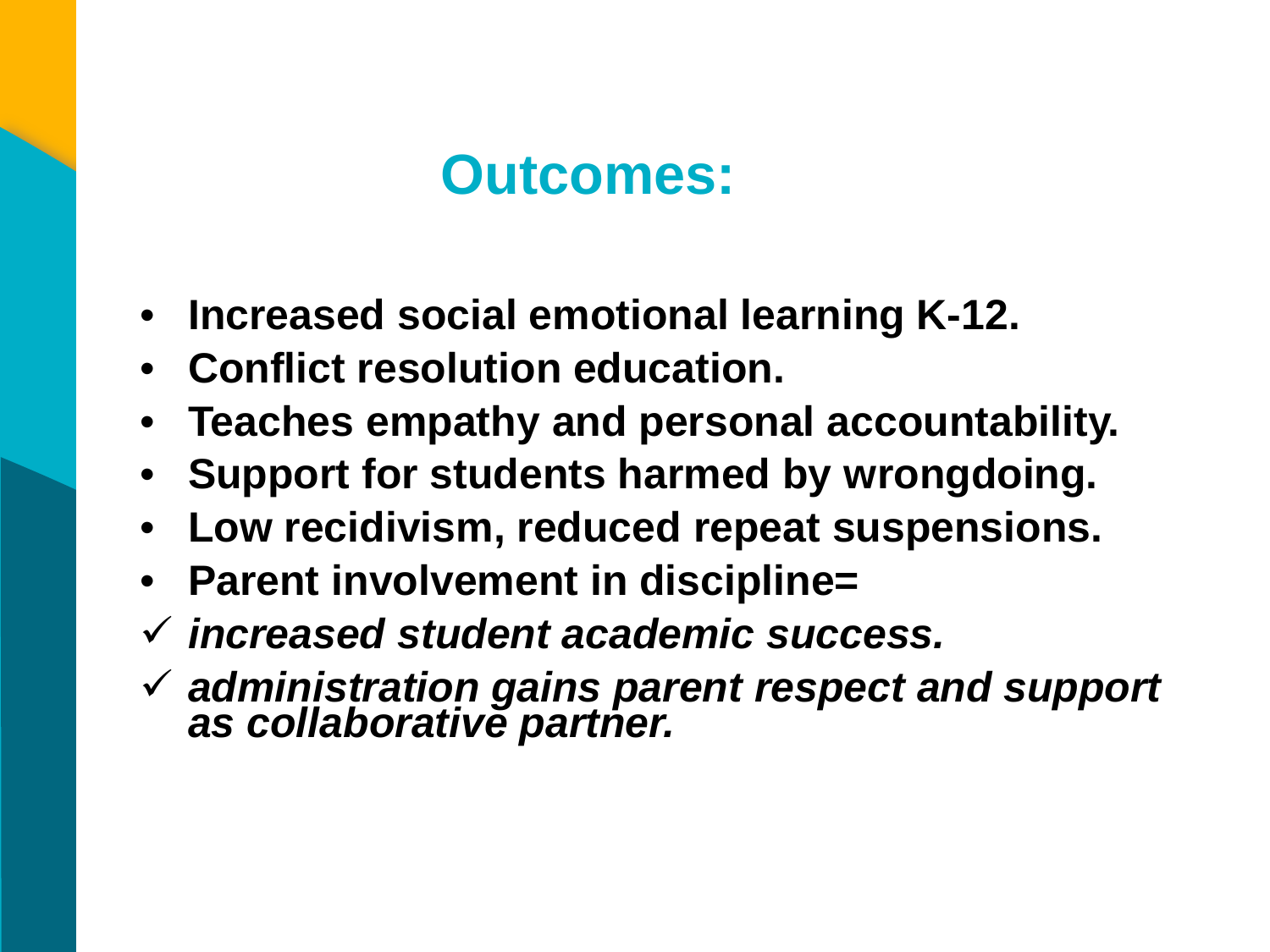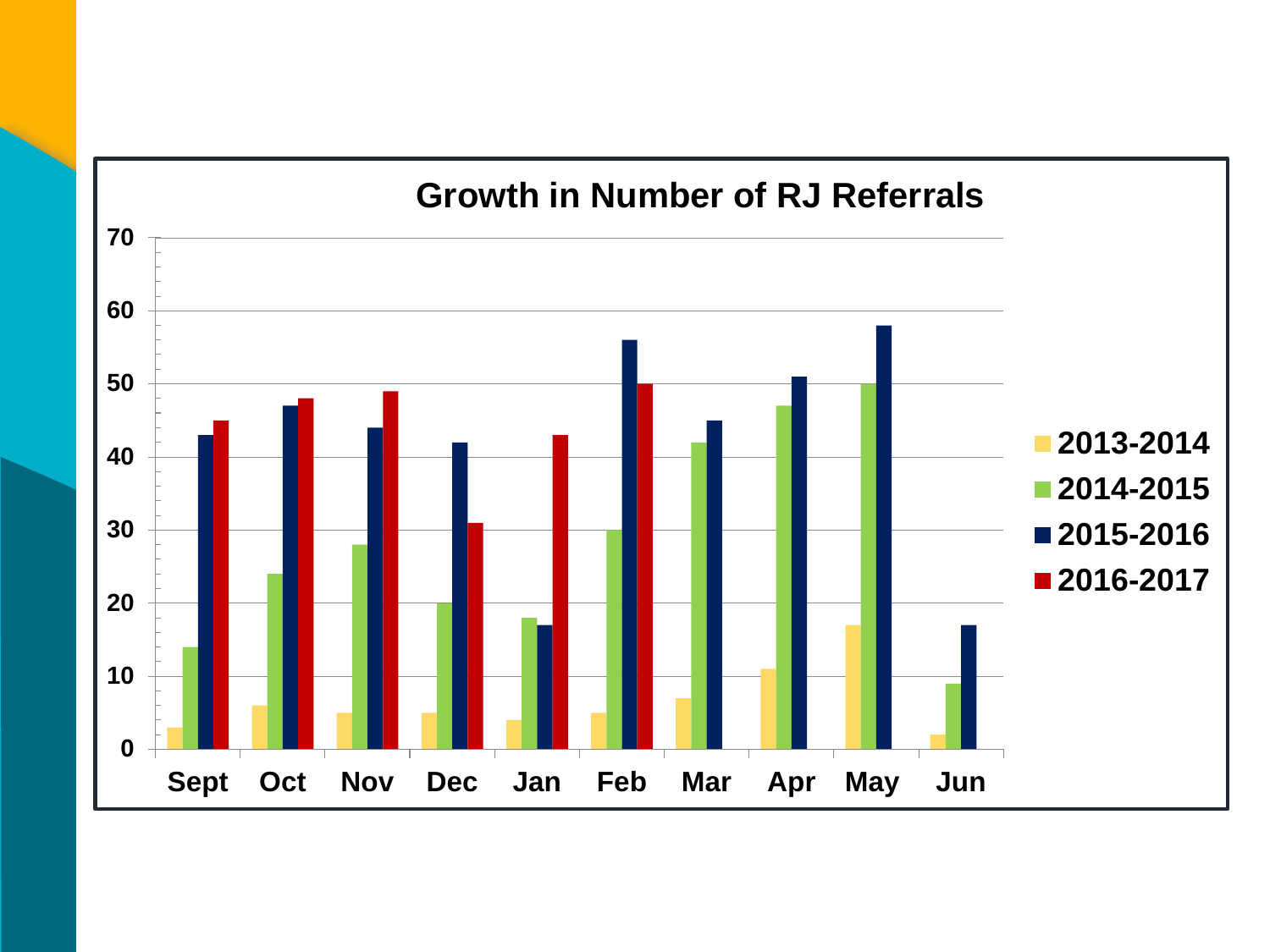